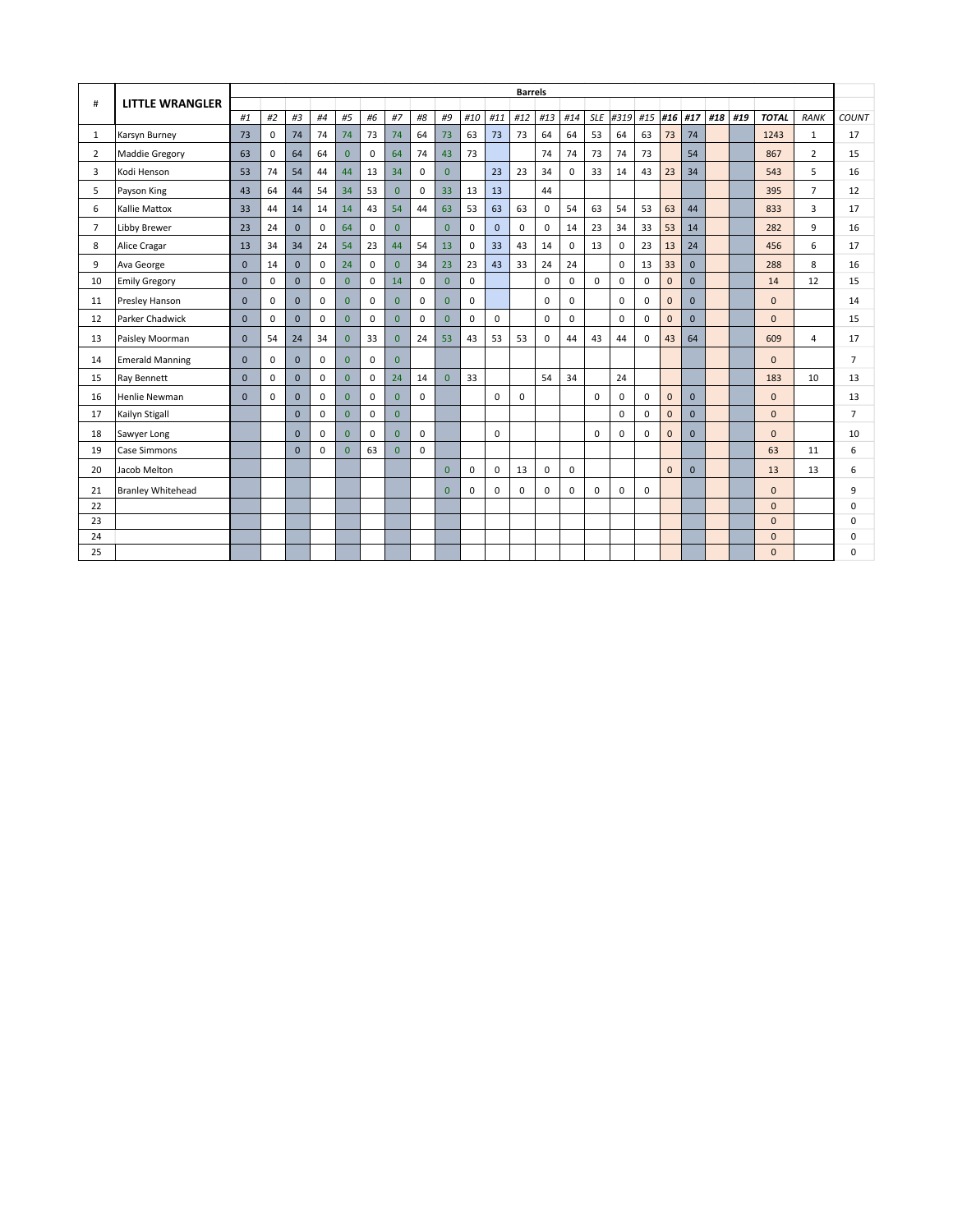| #              | <b>LITTLE WRANGLER</b> |              |                |             |    |              |              |                |          |                |              |              |                | Flags    |                |              |                |                |              |          |     |     |                          |                |              |
|----------------|------------------------|--------------|----------------|-------------|----|--------------|--------------|----------------|----------|----------------|--------------|--------------|----------------|----------|----------------|--------------|----------------|----------------|--------------|----------|-----|-----|--------------------------|----------------|--------------|
|                |                        | #1           | #2             | #3          | #4 | #5           | #6           | #7             | #8       | #9             | #10          | #11          | #12 #13        |          | #14            |              | SLE #319 #15   |                | #16          | #17      | #19 | #18 | <b>TOTAL</b>             | <b>RANK</b>    | <b>COUNT</b> |
| 1              | Karsyn Burney          | 72           | 72             | 73          | 73 | $\mathbf 0$  | 73           | 73             | 73       | 73             | 73           | 73           | 72             | 0        | 63             | 0            | 73             | 63             | 52           | 53       |     |     | 1104                     | $\mathbf{1}$   | 17           |
| $\overline{2}$ | <b>Colt Chadwick</b>   | 62           | $\overline{0}$ | 63          | 63 | 73           | 63           | 53             | 53       | $\overline{0}$ | 0            | 63           | 62             | 63       | $\overline{0}$ |              | $\overline{0}$ | $\mathbf{0}$   | 62           | 63       |     |     | 743                      | $\overline{2}$ | 16           |
| 3              | Alice Cragar           | 52           | $\Omega$       | 53          | 0  | $\mathbf{0}$ | $\Omega$     | 23             | 0        | $\Omega$       | 13           | $\mathbf{0}$ | $\Omega$       | 43       | 33             | 52           | 43             | 0              | $\Omega$     | $\Omega$ |     |     | 312                      | 6              | 17           |
| 4              | Kallie Mattox          | 42           | $\overline{0}$ | $\mathbf 0$ | 43 | 53           | 43           | 0              | 43       | 33             | 0            | 53           | $\overline{0}$ | 0        | 73             | 72           | $\overline{0}$ | 53             | 72           | 73       |     |     | 653                      | 3              | 17           |
| 5              | Ray Bennett            | 32           | 62             | 33          | 33 | 13           | $\mathbf{0}$ | 0              | 23       | 53             | 23           |              |                | 53       | $\overline{0}$ |              | $\overline{0}$ |                |              |          |     |     | 325                      | 5.             | 13           |
| 6              | Kodi Henson            | 0            | 52             | $\mathbf 0$ | 0  | 23           | 13           | 0              | 0        | 0              | 0            | 13           |                |          |                |              |                |                |              |          |     |     | 101                      | 13             | 11           |
| $\overline{7}$ | Presley Hanson         | $\mathbf{0}$ | $\Omega$       | $\mathbf 0$ | 53 | $\mathbf 0$  |              | $\Omega$       | $\Omega$ | $\Omega$       | 0            |              |                | 0        | $\overline{0}$ |              | 53             | 43             | $\mathbf{0}$ |          |     |     | 149                      | 12             | 13           |
| 8              | Libby Brewer           | $\mathbf{0}$ | $\overline{0}$ | $\mathbf 0$ | 0  | 43           |              |                |          | 23             | 53           | $\mathbf{0}$ | 0              | 0        | $\overline{0}$ | 62           | 63             | $\mathbf{0}$   | $\mathbf{0}$ | 43       |     |     | 287                      | 9              | 14           |
| 9              | Case Simmons           | $\mathbf{0}$ | $\overline{0}$ | 0           | 0  | 63           | $\mathbf{0}$ | 63             | 63       | 0              | 43           |              |                | 73       | $\overline{0}$ | $\mathbf{0}$ | $\overline{0}$ | 73             |              |          |     |     | 378                      | 4              | 15           |
| 10             | Kailyn Stigall         |              |                | 43          | 23 | 33           | 23           |                |          |                |              |              |                |          |                |              |                | 33             | 42           | 33       |     |     | 230                      | 10             | 5            |
| 11             | Payson King            |              |                | 0           | 0  | $\mathbf 0$  | 53           | 43             | 23       | 63             | 63           | 43           |                | $\Omega$ |                |              |                |                |              |          |     |     | 288                      | 8              | 10           |
| 12             | Paisley Moorman        |              |                |             |    |              |              | $\overline{0}$ | 0        | 0              | 0            | $\mathbf{0}$ | $\overline{0}$ |          |                |              |                |                |              |          |     |     | $\mathbf{0}$             |                | 6            |
| 14             | Branley Whitehead      |              |                |             |    |              |              | 33             | 43       | 43             | 33           | 33           | 52             | 0        | 23             | 42           |                | 0              |              |          |     |     | 302                      | $\overline{7}$ | 10           |
| 15             | Jacob Melton           |              |                |             |    |              |              |                |          | 0              | $\mathbf{0}$ | 23           | 42             | 0        | 53             |              |                |                | 32           | 23       |     |     | 173                      | 11             | 6            |
| 16             | Ava George             |              |                |             |    |              |              |                |          |                |              |              |                |          |                |              | $\mathbf{0}$   | $\overline{0}$ | $\mathbf{0}$ |          |     |     | $\mathbf{0}$             |                | 2            |
| 17             |                        |              |                |             |    |              |              |                |          |                |              |              |                |          |                |              |                |                |              |          |     |     | $\mathbf{0}$             |                | 0            |
| 18             |                        |              |                |             |    |              |              |                |          |                |              |              |                |          |                |              |                |                |              |          |     |     | $\mathbf{0}$             |                | $\Omega$     |
| 19             |                        |              |                |             |    |              |              |                |          |                |              |              |                |          |                |              |                |                |              |          |     |     | $\mathbf 0$              |                | $\Omega$     |
| 20             |                        |              |                |             |    |              |              |                |          |                |              |              |                |          |                |              |                |                |              |          |     |     | $\mathbf{0}$             |                | $\Omega$     |
| 21             |                        |              |                |             |    |              |              |                |          |                |              |              |                |          |                |              |                |                |              |          |     |     | $\mathbf{0}$             |                | $\Omega$     |
| 22             |                        |              |                |             |    |              |              |                |          |                |              |              |                |          |                |              |                |                |              |          |     |     | $\Omega$                 |                | $\Omega$     |
| 23             |                        |              |                |             |    |              |              |                |          |                |              |              |                |          |                |              |                |                |              |          |     |     | $\mathbf{0}$             |                | $\Omega$     |
| 24<br>25       |                        |              |                |             |    |              |              |                |          |                |              |              |                |          |                |              |                |                |              |          |     |     | $\mathbf{0}$<br>$\Omega$ |                | $\Omega$     |
|                |                        |              |                |             |    |              |              |                |          |                |              |              |                |          |                |              |                |                |              |          |     |     |                          |                |              |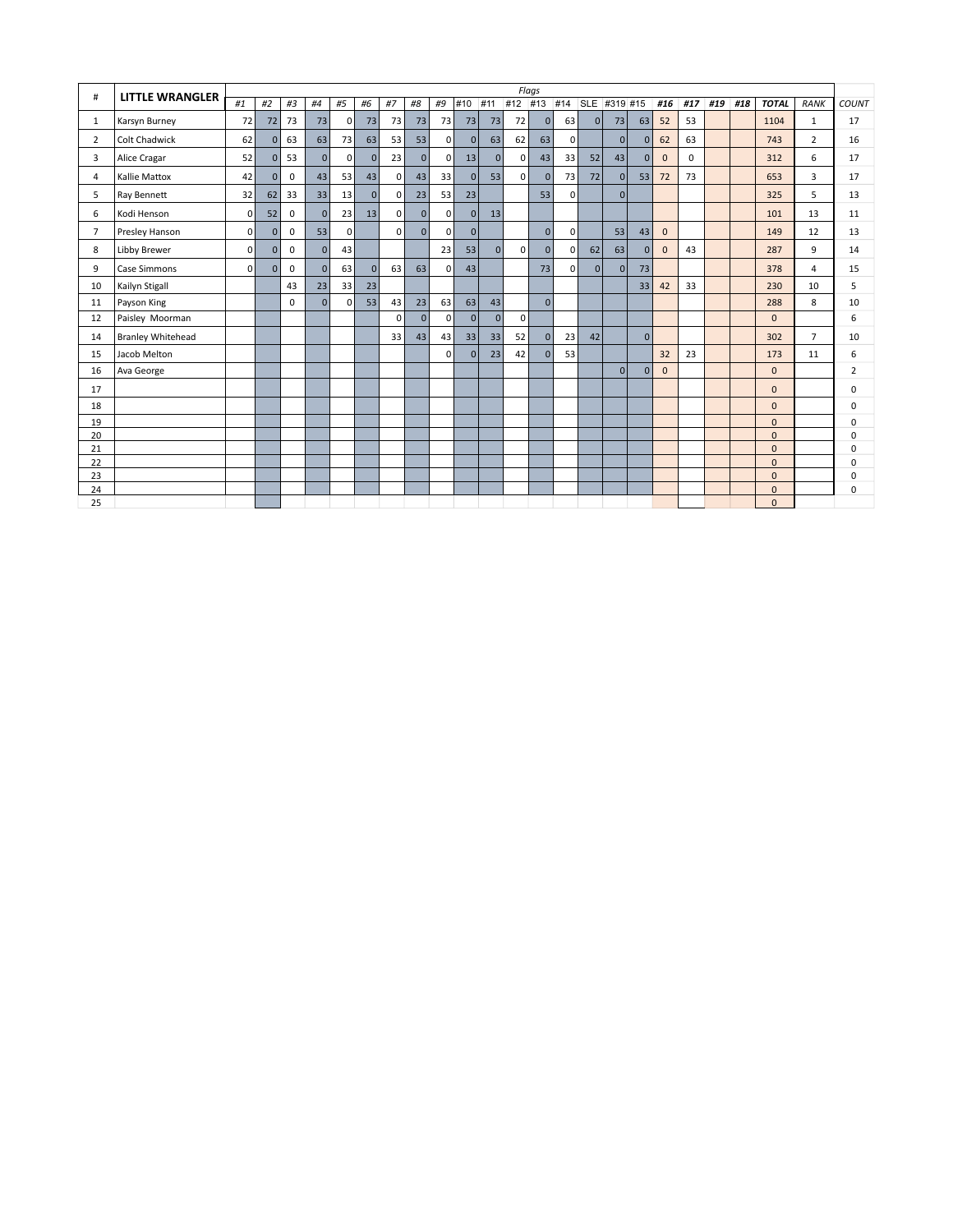| #              | <b>LITTLE WRANGLER</b>   |          |              |             |                |             |              |             |              |             |              |              | <b>GOAT TYING</b> |             |              |             |             |             |              |              |         |              |                |       |
|----------------|--------------------------|----------|--------------|-------------|----------------|-------------|--------------|-------------|--------------|-------------|--------------|--------------|-------------------|-------------|--------------|-------------|-------------|-------------|--------------|--------------|---------|--------------|----------------|-------|
|                |                          | #1       | #2           | #3          | #4             | #5          | #6           | #7          | #8           | #9          | #10          | #11          | #12               | #13         | #14          | <b>SLE</b>  | #319        | #15         |              | #16 #17      | #19 #18 | <b>TOTAL</b> | <b>RANK</b>    | COUNT |
| 1              | Karsyn Burney            | 73       | 73           | 74          | 74             | 63          | 73           | 73          | 73           | 73          | 73           | 73           | 23                | 73          | 74           | 72          | 44          | 63          | 73           | $\mathbf 0$  |         | 1217         | $\mathbf{1}$   | 17    |
| $\overline{2}$ | <b>Kallie Mattox</b>     | 63       | 43           | 64          | 54             | $\mathbf 0$ | 63           | 53          | 43           | 23          | 43           | 23           | $\mathbf{0}$      | 44          | 53           | 42          | 54          | 54          | $\mathbf{0}$ | 73           |         | 792          | $\overline{3}$ | 17    |
| 3              | Libby Brewer             | 53       | 63           | 54          | 64             | 53          | 23           |             |              | 53          | 63           | 63           | 63                | 64          | 63           | 62          | 74          | 73          | 53           | 53           |         | 994          | $\overline{2}$ | 15    |
| 4              | Presley Hanson           | 43       | $\mathbf{0}$ | 0           | $\overline{0}$ | 43          | 13           | $\mathbf 0$ | $\mathbf{0}$ | 13          | $\mathbf{0}$ |              |                   | $\mathbf 0$ | $\Omega$     |             | $\mathbf 0$ | 0           | $\mathbf{0}$ | $\mathbf{0}$ |         | 112          | 10             | 14    |
| 5              | Payson King              | 33       | 33           | 34          | $\overline{0}$ | 33          | 53           | $\Omega$    | 33           | $\Omega$    | 13           | 13           |                   |             |              |             |             |             |              |              |         | 245          | 8              | 11    |
| 6              | <b>Emerald Manning</b>   | 23       | 23           | $\mathbf 0$ | 24             | $\mathbf 0$ | $\Omega$     |             |              |             |              |              |                   | $\Omega$    | 23           |             |             |             |              |              |         | 93           | 12             | 8     |
| $\overline{7}$ | Kodi Henson              | 13       | $\mathbf{0}$ | 0           | $\mathbf{0}$   | $\mathbf 0$ | $\Omega$     | 13          | $\mathbf{0}$ | $\Omega$    | $\mathbf{0}$ | $\mathbf{0}$ |                   |             |              |             |             |             |              |              |         | 26           | 17             | 11    |
| 9              | Parker Chadwick          | $\Omega$ | $\mathbf{0}$ | $\Omega$    | 44             | $\mathbf 0$ | $\Omega$     | $\mathbf 0$ | 13           | $\Omega$    | 23           | $\mathbf{0}$ | 43                | $\mathbf 0$ | $\Omega$     |             | $\Omega$    | 13          | 13           | 23           |         | 172          | 9              | 16    |
| 10             | Henlie Newman            | $\Omega$ | $\Omega$     | $\Omega$    | 34             | $\mathbf 0$ | $\Omega$     | $\Omega$    | $\mathbf{0}$ |             |              | $\Omega$     | 12                |             |              | $\Omega$    | $\Omega$    | $\Omega$    | $\mathbf{0}$ | 33           |         | 79           | 13             | 13    |
| 11             | Ava George               | $\Omega$ | 13           | 14          | $\mathbf{0}$   | 23          | $\Omega$     | 43          | 63           | 63          | 53           | 43           | 13                | 34          | $\Omega$     |             | 34          | 43          | 43           | 43           |         | 525          | 4              | 16    |
| 12             | <b>Colter Starkey</b>    | $\Omega$ | $\mathbf{0}$ | $\mathbf 0$ | $\Omega$       | $\mathbf 0$ | $\Omega$     |             |              |             |              |              |                   |             |              |             | $\Omega$    | $\mathbf 0$ | $\mathbf{0}$ | $\Omega$     |         | $\Omega$     |                | 8     |
| 13             | <b>Colt Chadwick</b>     | $\Omega$ | $\mathbf{0}$ | 44          | $\mathbf{0}$   | $\mathbf 0$ | 43           | 33          | 53           | $\mathbf 0$ | 33           | 53           | 73                | 24          | $\Omega$     |             | 24          | $\mathbf 0$ | 33           | $\Omega$     |         | 413          | 6              | 16    |
| 14             | Ray Bennett              | $\Omega$ | $\mathbf{0}$ | $\Omega$    | $\Omega$       | $\mathbf 0$ | $\Omega$     | 23          |              | $\Omega$    |              |              |                   | $\mathbf 0$ |              |             |             |             |              |              |         | 23           | 19             | 9     |
| 15             | Alice Cragar             | $\Omega$ | $\mathbf{0}$ | $\Omega$    | $\Omega$       | $\mathbf 0$ | 33           | $\mathbf 0$ | $\mathbf{0}$ | 43          | $\Omega$     | $\Omega$     | 33                | 14          | 43           | 12          | $\mathbf 0$ | 33          | 63           | $\mathbf 0$  |         | 274          | $\overline{7}$ | 17    |
| 16             | Case Simmons             |          | 53           |             | 14             | 73          | $\Omega$     | 63          | 23           | $\Omega$    |              |              |                   | 54          | 33           | 52          | 64          | 23          |              | 63           |         | 515          | 5              | 12    |
| 17             | <b>Emily Gregory</b>     |          |              | 24          | $\Omega$       | $\mathbf 0$ | $\Omega$     | $\Omega$    | $\mathbf{0}$ |             |              |              |                   |             |              |             |             |             |              |              |         | 24           | 18             | 6     |
| 18             | Kailyn Stigall           |          |              | $\mathbf 0$ | $\mathbf{0}$   | 14          | $\mathbf{0}$ |             |              |             |              |              |                   |             |              |             | $\mathbf 0$ | 0           | 23           | $\mathbf 0$  |         | 37           | 14             | 6     |
| 19             | Maddie Gregory           |          |              | $\Omega$    | $\Omega$       | $\mathbf 0$ | $\Omega$     | $\mathbf 0$ | $\mathbf{0}$ |             |              |              |                   |             |              |             |             |             |              |              |         | $\Omega$     |                | 6     |
| 20             | Jacob Melton             |          |              |             |                |             |              |             |              | 33          | $\mathbf{0}$ | $\Omega$     | 53                | $\mathbf 0$ | 13           |             |             |             | $\mathbf{0}$ | 13           |         | 112          | 10             | 6     |
| 21             | <b>Branley Whitehead</b> |          |              |             |                |             |              |             |              | $\mathbf 0$ | $\mathbf{0}$ | 33           | $\mathbf{0}$      | $\mathbf 0$ | $\Omega$     | $\mathbf 0$ | 0           | $\mathbf 0$ |              |              |         | 33           | 15             | 9     |
| 22             | Paisley Moorman          |          |              |             |                |             |              |             |              |             |              |              |                   | $\mathbf 0$ | $\mathbf{0}$ | 32          | 0           | 0           |              |              |         | 32           | 16             | 5     |
| 23             |                          |          |              |             |                |             |              |             |              |             |              |              |                   |             |              |             |             |             |              |              |         | $\mathbf{0}$ |                | 0     |
| 24             |                          |          |              |             |                |             |              |             |              |             |              |              |                   |             |              |             |             |             |              |              |         | $\mathbf{0}$ |                | 0     |
|                |                          |          |              |             |                |             |              |             |              |             |              |              |                   |             |              |             |             |             |              |              |         | $\mathbf{0}$ |                | 0     |
|                |                          |          |              |             |                |             |              |             |              |             |              |              |                   |             |              |             |             |             |              |              |         | $\mathbf{0}$ |                |       |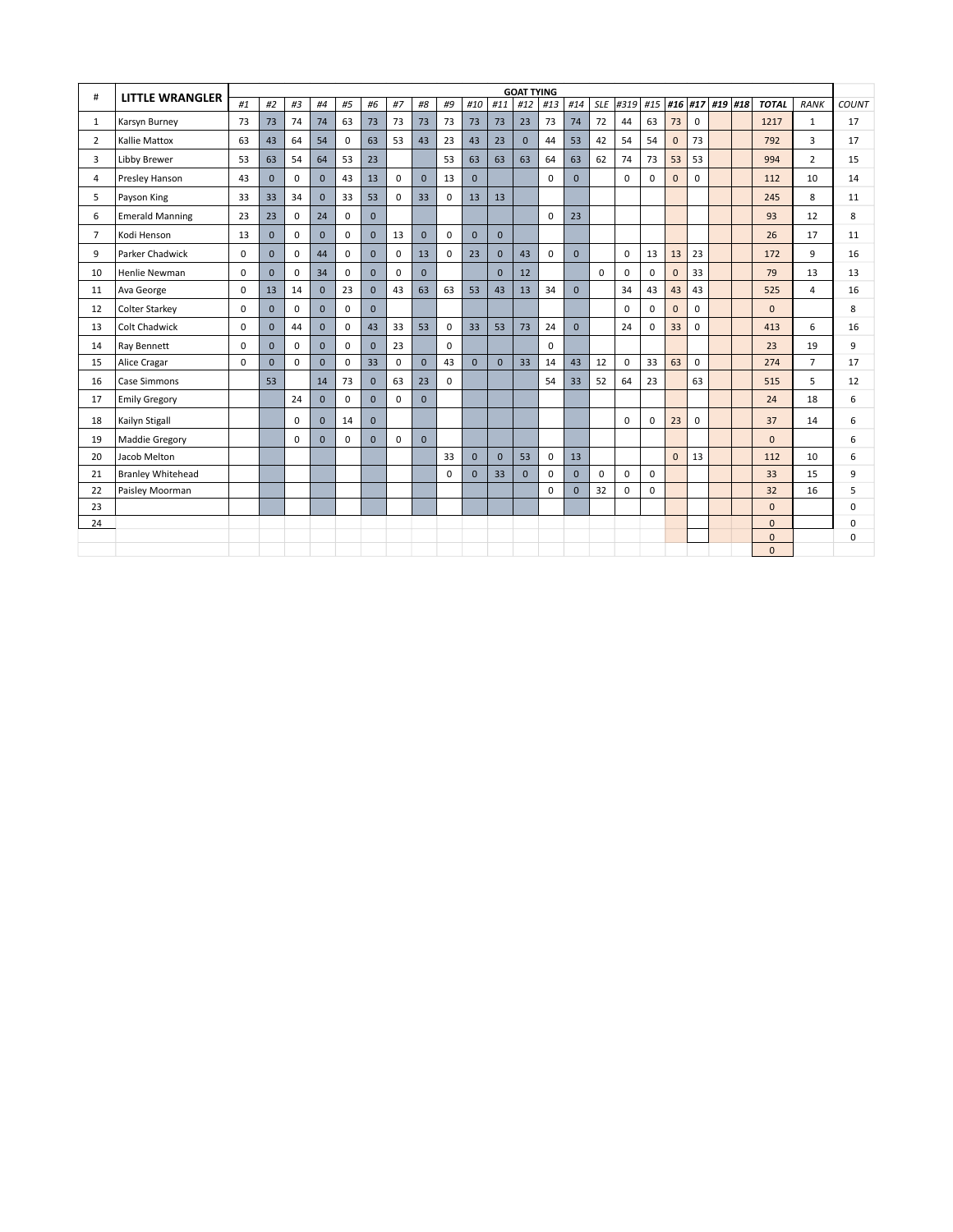| #              | <b>LW Poles</b>          |              |             |                |             |                |             |                |             |                |             |              |             |              |             |              |              |              |                 |    |  |                |                |             |
|----------------|--------------------------|--------------|-------------|----------------|-------------|----------------|-------------|----------------|-------------|----------------|-------------|--------------|-------------|--------------|-------------|--------------|--------------|--------------|-----------------|----|--|----------------|----------------|-------------|
|                |                          | #1           | #2          | #3             | #4          | #5             | #6          | #7             | $\#8$       | #9             | #10         | #11          | #12         | #13          | #14         |              | SLE #319 #15 |              | #16 #17 #19 #18 |    |  | <b>TOTAL</b>   | <b>RANK</b>    | COUNT       |
| -1             | Karsyn Burney            | 73           | 74          | 74             | 74          | 73             | 73          | 13             | 73          | 33             | 73          | 73           | 73          | 34           | 23          | 72           | $\mathbf 0$  | 73           | 23              | 73 |  | 1077           | $\overline{1}$ | 17          |
| $\overline{2}$ | Payson King              | 63           | 54          | 64             | 64          | 64             | 0           | 63             | 63          | 73             | 63          | 63           |             | 54           |             |              |              |              |                 |    |  | 688            | $\overline{3}$ | 12          |
| 3              | Kodi Henson              | 53           | 0           | 54             | 54          | 33             | 43          | 73             | 13          | $\mathbf{0}$   | 13          | $\Omega$     | $\mathbf 0$ | 44           | 43          | 12           | 24           | 43           | $\theta$        | 63 |  | 565            | $\overline{4}$ | 17          |
| $\overline{4}$ | Maddie Gregory           | 43           | 64          | 34             | $\mathbf 0$ | $\mathbf{0}$   | 0           | 23             | $\mathbf 0$ | 13             | $\mathbf 0$ |              |             | 74           | $\mathbf 0$ | 42           | $\mathbf{0}$ | $\mathbf{0}$ | 0               | 0  |  | 293            | 10             | 15          |
| 5              | Ava George               | 33           | $\mathbf 0$ | $\mathbf{0}$   | 24          | 23             | 13          | 53             | 53          | $\mathbf{0}$   | 43          | 43           | 63          | 64           | 0           |              | $\mathbf{0}$ | 33           | 63              | 43 |  | 551            | 5              | 16          |
| 6              | Alice Cragar             | 23           | $\mathbf 0$ | 14             | 44          | $\overline{0}$ | 53          | 43             | 23          | $\mathbf{0}$   | $\mathbf 0$ | 13           | 43          | $\Omega$     | 13          | $\mathbf 0$  | 64           | 53           | 13              | 0  |  | 399            | $\overline{7}$ | 17          |
| $\overline{7}$ | Libby Brewer             | 13           | 44          | $\mathbf{0}$   | $\mathbf 0$ | 13             | 0           |                |             | 23             | $\mathbf 0$ | 23           | 33          | 24           | 33          | 22           | 14           | 63           | 43              | 33 |  | 381            | $9\,$          | 15          |
| 8              | <b>Emily Gregory</b>     | $\mathbf{0}$ | 24          | 24             | 14          | $\mathbf{0}$   | 0           | 33             | 43          | 43             | 23          |              |             |              | 63          | 52           | 54           | 23           | 33              | 23 |  | 452            | 6              | 14          |
| 9              | <b>Case Simmons</b>      | $\Omega$     | $\mathbf 0$ | $\Omega$       | $\mathbf 0$ | $\overline{0}$ | $\mathbf 0$ | $\overline{0}$ | $\mathbf 0$ |                |             |              |             |              |             |              |              |              |                 |    |  | $\theta$       |                | 8           |
| 10             | Presley Hanson           | $\mathbf{0}$ | 34          | $\mathbf{0}$   | $\mathbf 0$ | $\overline{0}$ | $\mathbf 0$ | $\overline{0}$ | $\mathbf 0$ | $\overline{0}$ | $\mathbf 0$ |              |             | $\mathbf{0}$ | $\mathbf 0$ |              | $\mathbf{0}$ | $\mathbf{0}$ | 0               | 0  |  | 34             | 13             | 14          |
| 11             | <b>Kallie Mattox</b>     | $\mathbf{0}$ | 14          | 44             | $\mathbf 0$ | 53             | 63          | $\overline{0}$ | 33          | 63             | 53          | 53           | $\mathbf 0$ | 43           | 43          | 62           | 74           | $\mathbf{0}$ | 53              | 53 |  | 704            | $\overline{2}$ | 17          |
| 12             | <b>Emerald Manning</b>   | $\Omega$     | $\mathbf 0$ | $\mathbf{0}$   | $\mathbf 0$ | $\overline{0}$ | 0           |                |             |                |             |              |             |              |             |              |              |              |                 |    |  | $\pmb{\theta}$ |                | 6           |
| 13             | Ray Bennett              | $\Omega$     | $\mathbf 0$ | $\mathbf{0}$   | 34          | 43             | 23          | $\overline{0}$ | $\mathbf 0$ | $\overline{0}$ | $\mathbf 0$ |              |             | $\Omega$     | $\mathbf 0$ |              | 44           |              |                 |    |  | 144            | 11             | 13          |
| 14             | Henlie Newman            | $\Omega$     | $\mathbf 0$ | $\mathbf{0}$   | $\mathbf 0$ | $\overline{0}$ | $\mathbf 0$ | $\overline{0}$ | $\mathbf 0$ |                |             | $\mathbf{0}$ | $\mathbf 0$ |              |             |              | $\mathbf{0}$ | $\mathbf{0}$ | 0               | 0  |  | $\pmb{\Theta}$ |                | 12          |
| 15             | Paisley Moorman          | $\Omega$     | 0           | $\mathbf{0}$   | $\mathbf 0$ | $\Omega$       | 33          | $\overline{0}$ | $\mathbf 0$ | 53             | 0           | 33           | 53          | 53           | 14          | 32           | 34           | 13           | 73              | 0  |  | 391            | 8              | 17          |
| 16             | Sawyer Long              |              |             |                | $\mathbf 0$ | $\overline{0}$ | 0           |                |             |                |             |              |             |              |             |              |              |              |                 |    |  | $\pmb{\theta}$ |                | 3           |
| 17             | Kailyn Stigall           |              |             | $\mathbf{0}$   | $\mathbf 0$ | $\mathbf{0}$   | $\mathbf 0$ |                |             |                |             |              |             |              |             |              | $\mathbf{0}$ | $\mathbf{0}$ | 0               | 0  |  | $\pmb{\theta}$ |                | 6           |
| 18             | Parker Chadwick          |              |             | $\overline{0}$ | $\mathbf 0$ | $\mathbf{0}$   | $\mathbf 0$ | $\mathbf{0}$   | $\mathbf 0$ | $\mathbf{0}$   | $\mathbf 0$ | $\mathbf{0}$ | 0           | $\mathbf{0}$ | $\mathbf 0$ |              | $\mathbf{0}$ | $\mathbf{0}$ | 0               | 0  |  | $\pmb{\theta}$ |                | 14          |
| 19             | Jacob Melton             |              |             |                |             |                |             |                |             | $\mathbf{0}$   | 33          | $\mathbf{0}$ | $\mathbf 0$ | $\mathbf{0}$ | $\mathbf 0$ |              |              |              | 0               | 13 |  | 46             | 12             | 6           |
| 20             | <b>Branley Whitehead</b> |              |             |                |             |                |             |                |             | $\Omega$       | 0           | $\mathbf{0}$ | 23          | $\mathbf{0}$ | 0           | $\mathbf{0}$ | $\mathbf{0}$ | $\mathbf{0}$ |                 |    |  | 23             | 14             | 9           |
| 21             |                          |              |             |                |             |                |             |                |             |                |             |              |             |              |             |              |              |              |                 |    |  | $\theta$       |                | 0           |
| 22             |                          |              |             |                |             |                |             |                |             |                |             |              |             |              |             |              |              |              |                 |    |  | $\pmb{\theta}$ |                | $\Omega$    |
|                |                          |              |             |                |             |                |             |                |             |                |             |              |             |              |             |              |              |              |                 |    |  | $\pmb{\theta}$ |                | $\mathbf 0$ |
|                |                          |              |             |                |             |                |             |                |             |                |             |              |             |              |             |              |              |              |                 |    |  |                |                | $\Omega$    |
|                |                          |              |             |                |             |                |             |                |             |                |             |              |             |              |             |              |              |              |                 |    |  |                |                | $\mathbf 0$ |
|                |                          |              |             |                |             |                |             |                |             |                |             |              |             |              |             |              |              |              |                 |    |  |                |                | $\Omega$    |